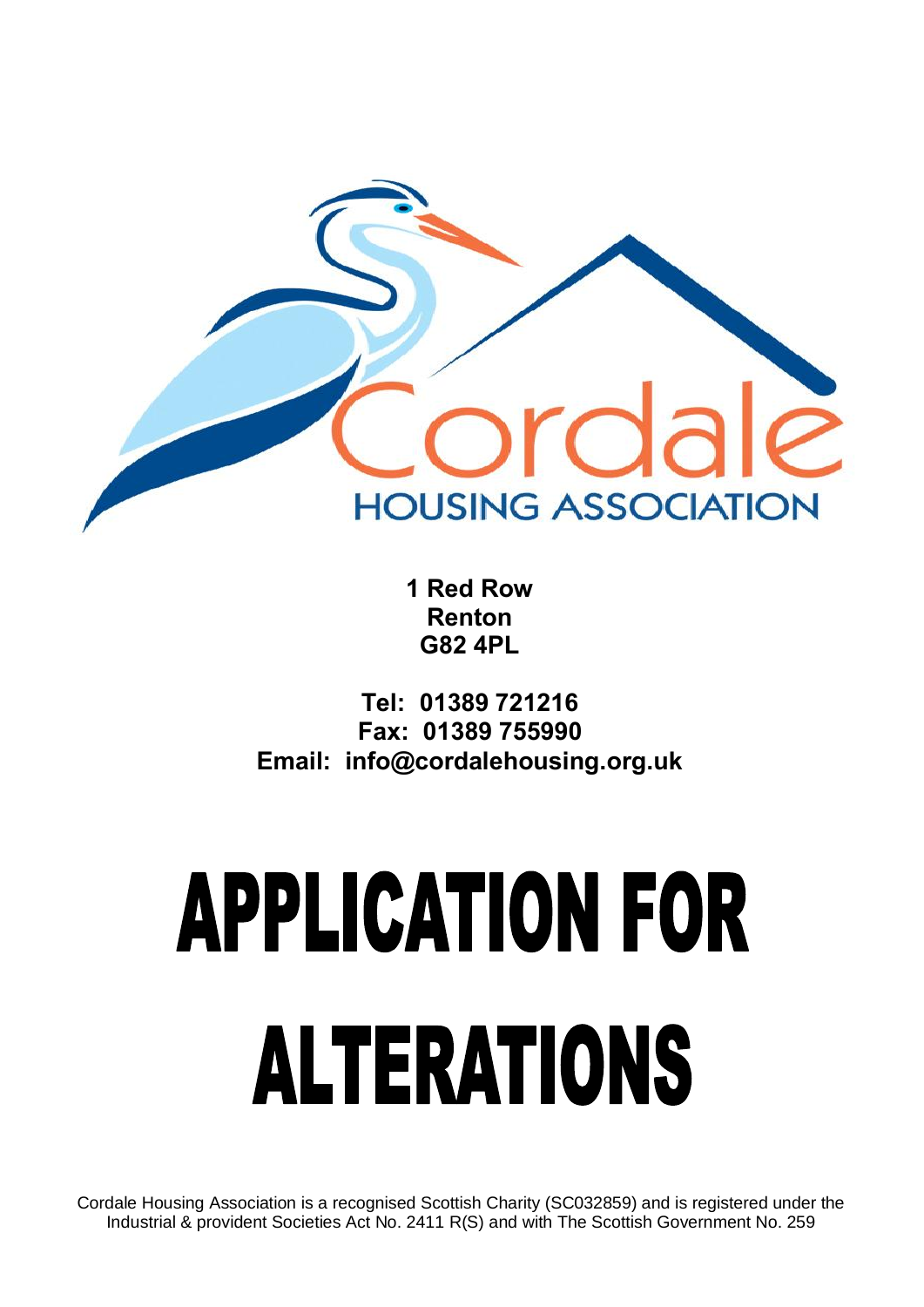

#### **PART A – APPLICATION**

| <b>Tenant's Name:</b>                                                           | <b>Address:</b> |  |  |  |  |  |  |
|---------------------------------------------------------------------------------|-----------------|--|--|--|--|--|--|
| <b>Contact No:</b>                                                              |                 |  |  |  |  |  |  |
| Description of the proposed work. Please state clearly what you wish permission |                 |  |  |  |  |  |  |

**for; eg. Erection of shed, installation of a shower – please provide fullest details, including plans, specifications, estimates etc.**

**Is planning permission or a building warrant required for the works?** No  $\Box$  Yes  $\Box$  (if yes, please provide copies of the approval) **Who will carry out the work?** (*Please state name and address of company if applicable*) What part of the house/grounds will be affected? Additional information to this application: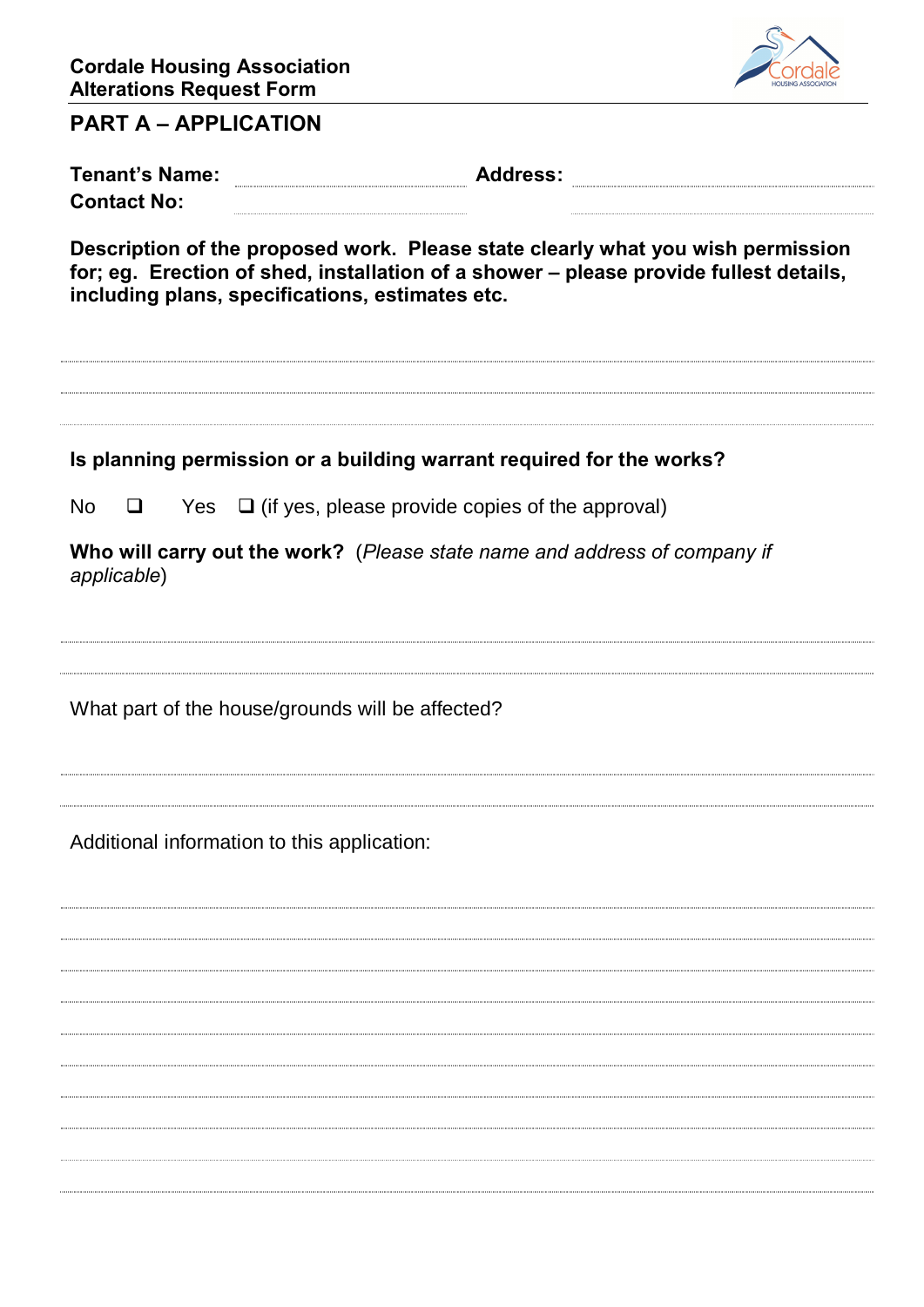

### **PART B – CONSULTATION WITH NEIGHBOURS IF ERECTING SHED**

| Name:                                                                     |  | Name:                                                           |  |  |
|---------------------------------------------------------------------------|--|-----------------------------------------------------------------|--|--|
| Address:                                                                  |  | Address:                                                        |  |  |
| Signature:<br>$\frac{9}{2}$ Date:                                         |  | Signature:<br>Date:                                             |  |  |
| Do you have any objections: Yes $\Box$ No $\Box$<br>If Yes, give details: |  | Do you have any objections: Yes □ No □<br>If Yes, give details: |  |  |
|                                                                           |  |                                                                 |  |  |

#### **PART C – DECLARATION**

I declare that the information given on this form is correct and that, if approved this application, together with the letter of approval will constitute a formal consent form to carry out the work detailed.

| Signature: | Date: |  |
|------------|-------|--|
| Signature: | Date: |  |

#### **RIGHT TO COMPENSATION FOR IMPROVEMENTS INFORMATION**

- · You may be eligible for compensation for certain improvements made to your home when your tenancy comes to any end.
- · To qualify you must claim between 28 days before and 21 days after your tenancy comes to an end. Early notification is advisable.
- · You will be required to provide the following information:
	- o Details of the improvement for which you are claiming
	- o Date started
	- o Date completed
	- o Cost\*
- you must provide the relevant invoices if applicable. Otherwise you must provide an estimated breakdown of the cost.

#### **Data Protection**

Cordale Housing Association operates within the Data Protection Act 1998. The information you supply in connection with your application for housing will be retained on file for the length of time your application is  $\pm$ iveq. Some of your information may be used for statistical purposes however, your anonymity will be protected. The Association will destroy your application and all associated information in accordance with the Associationos policies and procedures, unless you specifically request otherwise.